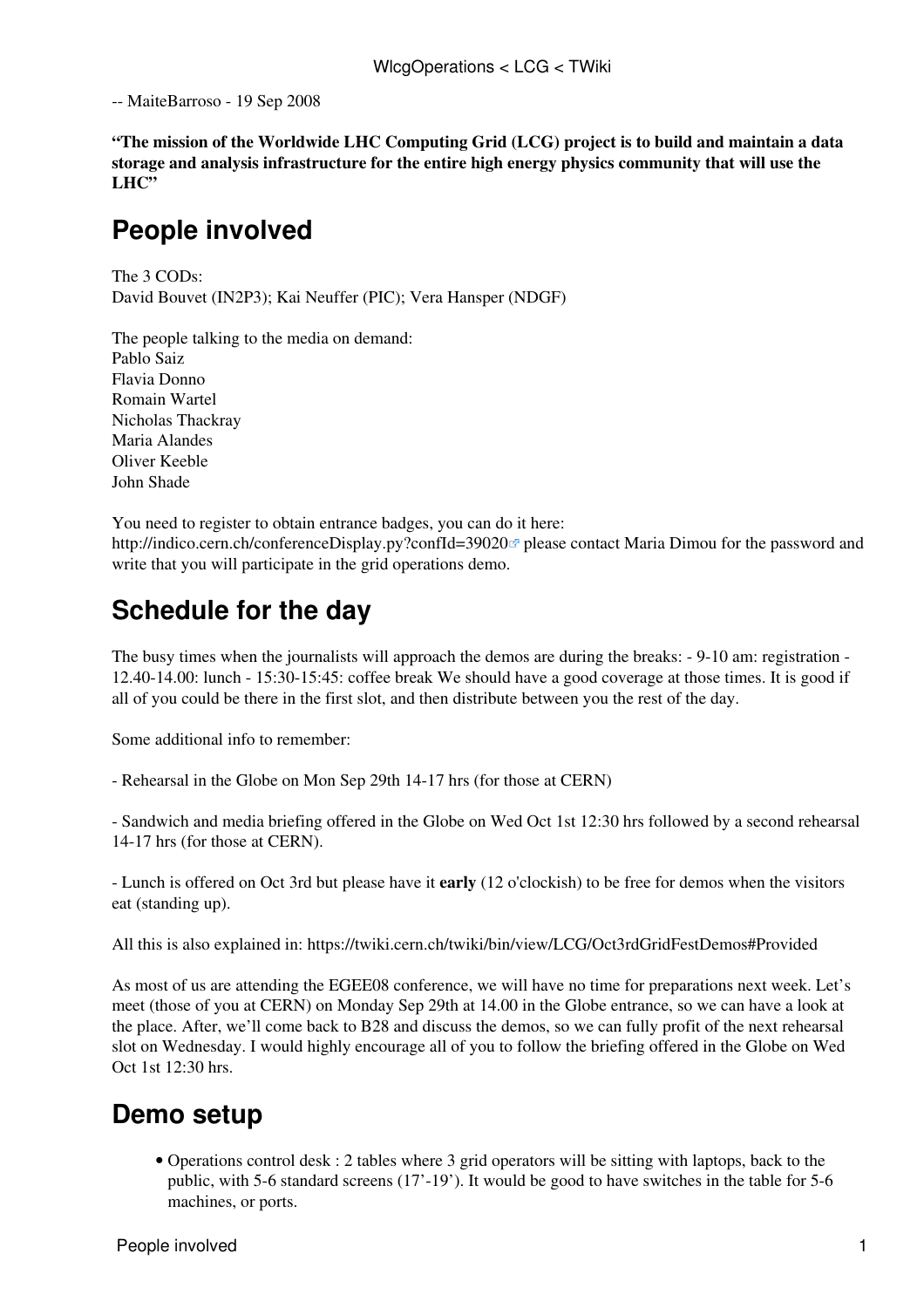• Rtm, Google earth map with tour of T1s: 2 towers with big screens (min 30') in the front, at both sides of the tables. We will put there 2 posters with the [GridFest](https://twiki.cern.ch/twiki/bin/edit/LCG/GridFest?topicparent=LCG.WlcgOperations;nowysiwyg=1) and T1s logos

# **TO-DO list**

Things that are left to do/bring after today's rehearsal:

- 3 screens (similar, as big as possible)
- 3 "something" to put the screens higher (James)
- Keyboard + mouse for [RTM](https://twiki.cern.ch/twiki/bin/view/LCG/RTM) big screen
- 3 people shifts for the different times of the day
- Posters: Tiers plus data flow

Preparation:

- Message we want to give
- Prepare story connecting all the tools and starting with [RTM](https://twiki.cern.ch/twiki/bin/view/LCG/RTM) (volunteer?)
- Everybody to read Flavia's and Romain's [FAQ](https://twiki.cern.ch/twiki/bin/view/LCG/FAQ) (at the wiki)
- We meet tomorrow to prepare, with a question/answer brainstorming. 2 pm in 28-R-6. Cristy will join us at 3 (I attach a set of questions she has prepared)
- 5 laptops with certificates to do the rehearsal on Wednesday (at least one of them [RTM](https://twiki.cern.ch/twiki/bin/view/LCG/RTM)-enabled!)
- Prepare what to say about each of the tools:
	- ♦ [RTM](https://twiki.cern.ch/twiki/bin/view/LCG/RTM)
	- $\triangleleft$  SLS [\(http://sls.cern.ch/sls/service.php?id=WorldwideLCG](http://sls.cern.ch/sls/service.php?id=WorldwideLCG) $\blacksquare$ )
	- ◆ Gridview:<http://gridview001.cern.ch/GVTEST/lcg-inaug.php><sup>™</sup>
	- ♦ Gridmap: <http://gridmap.cern.ch/gm/g1.html>
	- Atlas dashboard for transfers ♦
		- ◊ <http://dashb-atlas-data.cern.ch/dashboard/request.py/site>
	- ♦ accounting: [http://www3.egee.cesga.es/gridsite/accounting/CESGA/tier1\\_view.html](http://www3.egee.cesga.es/gridsite/accounting/CESGA/tier1_view.html)
	- Dashboard Job Monitoring: ♦
		- $\Diamond$  Used by 4 LHC experiments + biomed community in The Netherlands
		- Combine information from different sources (grid status, application... ) and present it ◊ in a coherent way
		- ◊ Top level view, and possibility to drill down
		- ◊ Output in different formats,
		- ◊ <http://dashb-cms-job.cern.ch/dashboard/request.py/jobsummary>
		- Example: CPU used by the 4 exp in September is equivalent to the cpu used by a ◊ single computer during 1400 years

## **General WLCG [FAQ](https://twiki.cern.ch/twiki/bin/view/LCG/FAQ)**

<https://twiki.cern.ch/twiki/bin/view/LCG/FAQ>

The key messages from Wolfgang:

- we are ready, passing from development into an operational phase
- yes there is a delay in the data, but we expect the flood for 2009 will be as expected so our plans don't change much. Life goes on despite the technical incident which should be played down
- Hacking questions blown up by the press. Security is taken very seriously and we have all measures in place to react to incidents.
- Important to show we are happy, it's the beginning of the future and we have a lot of confidence that it works.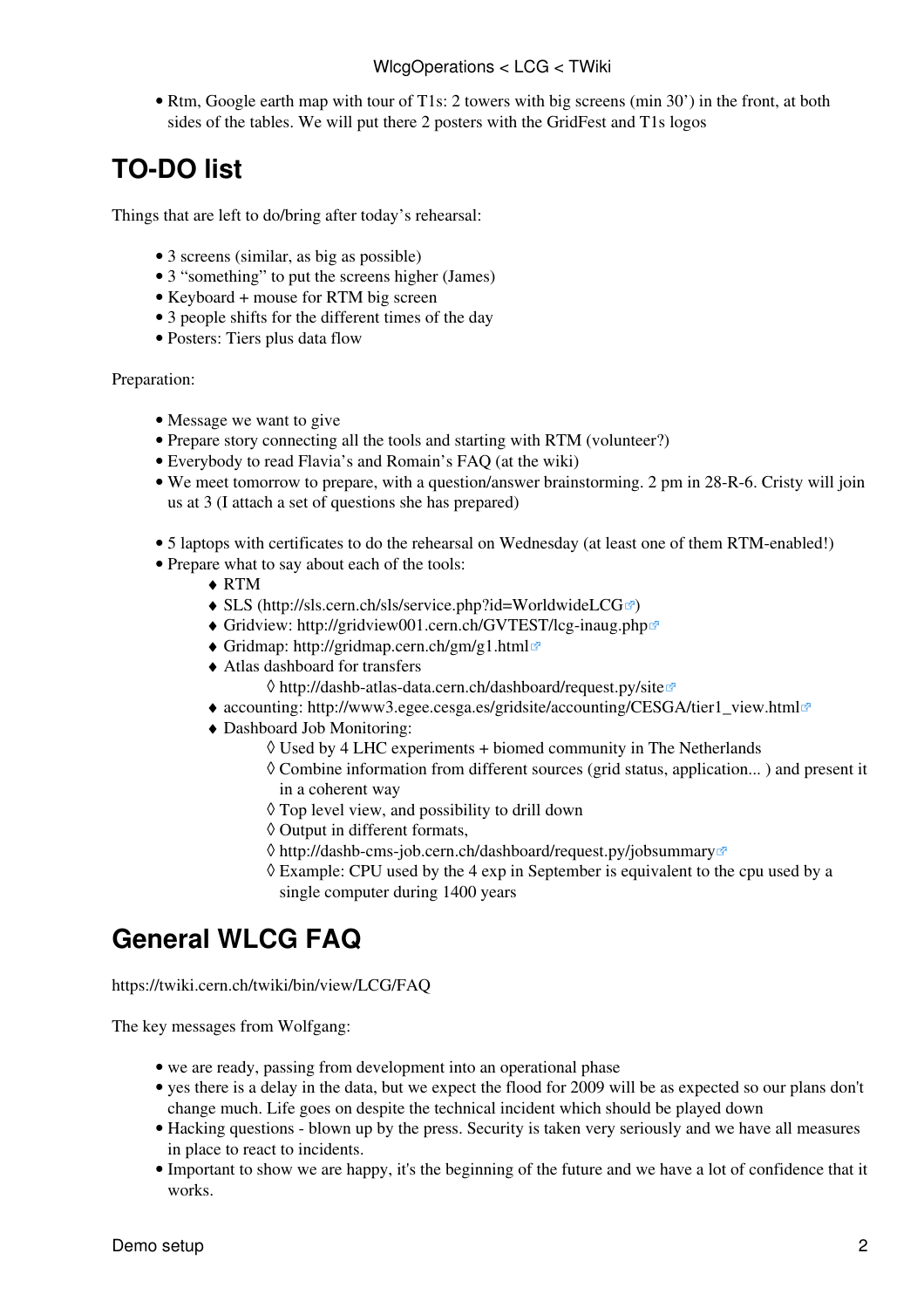Useful "dealing with the media" slides:

• [EGEE08 media presentation](http://indico.cern.ch/materialDisplay.py?contribId=208&sessionId=120&materialId=slides&confId=32220)

# **Grid security [FAQ](https://twiki.cern.ch/twiki/bin/view/LCG/FAQ)**

Please write here the questions for which you would like some help answering about grid security. Answering a question may require combining several of the proposed responses below.

#### • 1. **How does the project deal with grid security issues? Could somebody attack grid services?**

The EGEE/LCG project includes several security groups [\(http://www.eu-egee.org/security](http://www.eu-egee.org/security) $\mathscr{P}$ ), to deal with the various aspects of security: infrastructure and middleware, policies, operations.

The infrastucture and middleware security groups include security architects from many grid participants and aim at designing, developing and maintaining the grid security services and components of the infrastructure.

The policy group prepares and maintains security policies, which grid participants (including users, VO and sites) must follow.

The security operations group provides an operational response to security threats against the EGEE infrastructure. It focuses mainly on computer security incidents handling, by providing reporting channels, pan-regional coordination and support. It also deals with security monitoring on the grid and provides best practices and advice to grid system administrators.

#### • 2. **What are the main risks?**

The security risks linked to the operations of a large grid are very similar to the risks of any other large/powerful computing infrastructure: they may attract attackers who may want to also use these resources. The main difference is that the grid spans over multiple administrative domains, which is why security operations are completely distributed (and coordination follows a pyramidal structure).

#### • 3. **Did you already had a security incident?**

There are about 5-10 incidents (mostly compromised SSH accounts) per year involving grid sites (although the grid has not yet been used as an infection vector), which are dealt as part of normal grid security operations. The important point is that grid operations were/are not affected.

#### • 4. **How serious can a grid security incident be? How do you deal with security attacks?**

The priorities during security incidents are three-fold: containing the incident to prevent further possible attacks against or from the grid, ensuring the integrity of the services/data, and ensuring the impact on grid operations is minimal.

The grid security operations team is well-prepared to deal with security incidents, has worked many possible scenarios and is continuously training via security drills. The objective of the drills is to check incident reporting channels and security procedures are working as expected, and to ensure an adequate response to security threats with a minimal impact on grid operations.

During real security incidents, documented security procedures are followed, which include ensuring the security incident is fully contained, performing thorough investigations to understand the exact cause of the incident, restoring the access the affected resource(s) if needed, and updating service documentation and procedures to prevent recurrence as necessary. During the entire process, continuous communication between the involved participants (including service managers, experts, users, VO) is maintained in order to ensure an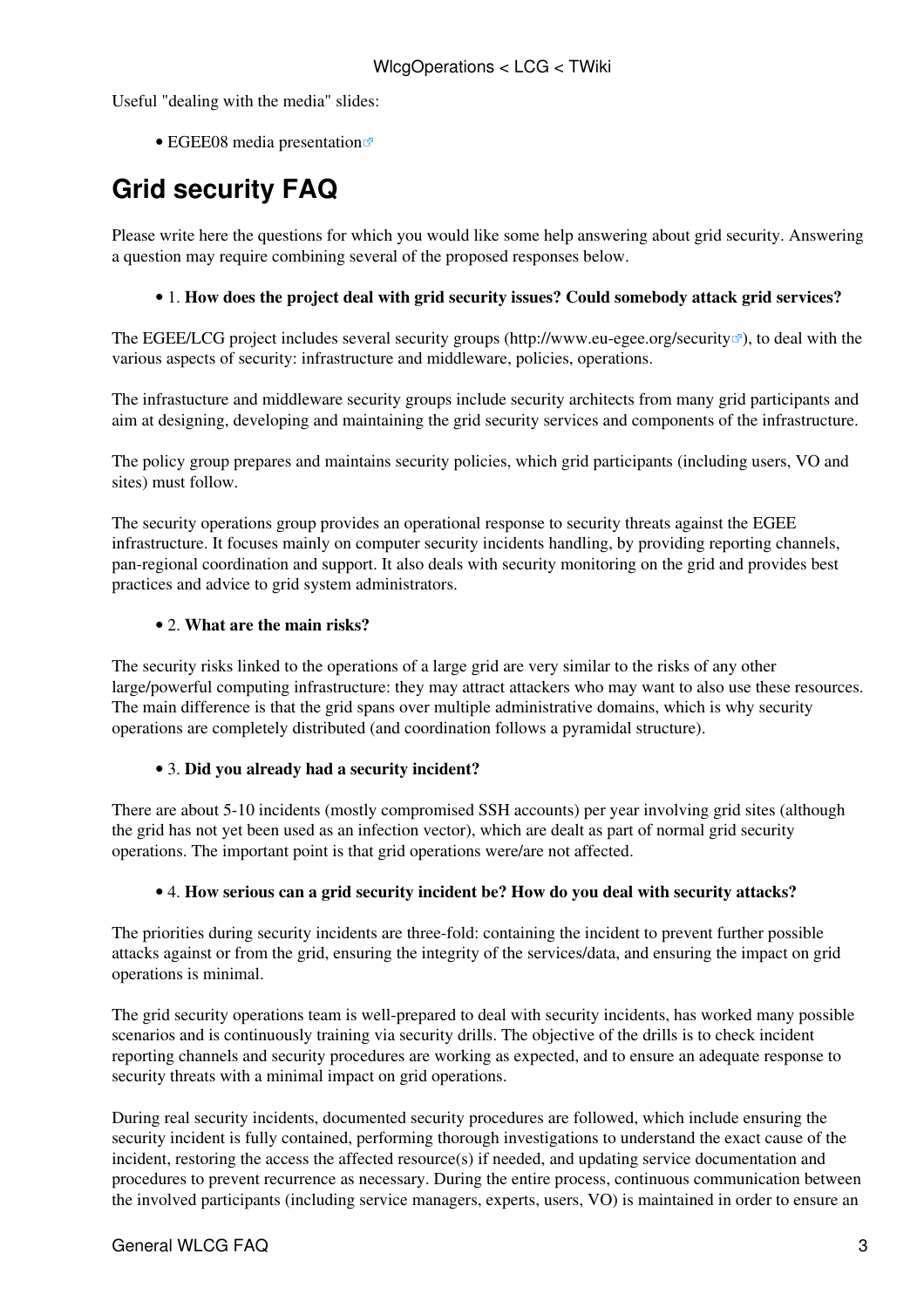effective information flow.

#### 5. **Could'nt you design the grid so that it is secure enough to ensure there is NO security** • **incident? How can you explain that some resources may become compromised?**

Running a computing service is similar to running a motorway service: No matter how good/safe/secure the infrastructure is, it is not possible to shadow each user/driver, thus to guarantee there will be no incident. However the important point is that should an incident occur, great precautions are immediately taken to limit its damage, to maintain the integrity of the service for the other users and to prevent re-occurrence.

#### • 6. **I heard/read about that CMS website that was compromised?**

This has nothing to do with grids. See <http://cern.ch/it-support-servicestatus/IncidentArchive/080915-CMSMON.htm>

# **Tools**

### **GridMap**

-- [JohnShade](https://twiki.cern.ch/twiki/bin/view/Main/JohnShade) - 30 Sep 2008

<http://gridmap.cern.ch/gm/gridmap1.html> (modified colour-coding)<http://gridmap.cern.ch/gm/g1.html> ( $\sigma$ ) (optimised for 800 x 600 screens)

Developed by EDS in the context of CERN's collaboration with industry (OpenLab project). GridMap is a new approach to visualizing complex monitoring data of the Grid. It provides:

- an easy-to-understand interface with intuitive colour-coding
- top-level view with drill-down capabilities for quick, action-oriented oversight and insight

Sites or services of the Grid are represented by rectangles of different size and colour allowing two dimensions of data (e.g. size  $\&$  status) to be visualized simultaneously. Monitoring data can be visualized from different VO and geographical perspectives. Both current and historical views are available.

[Technical detail: grouping can be by region or tier, rectangles correspond to sites, and are sized according to number of CPUs or number of jobs running. Drill-down into region by clicking on title; clicking on site rectangle opens corresponding SAM page (current view) or [GridView](https://twiki.cern.ch/twiki/bin/view/LCG/GridView) page (historical view). Light Red means site is down, Light Green=degraded (problems with one or more services), Green=OK. White rectangles are displayed if site doesn't support selected VO; avoid this by selecting "ops" VO.]

• [The\\_Worldwide\\_LHC\\_Computing\\_Grid\\_at\\_a\\_glance.pdf:](https://twiki.cern.ch/twiki/pub/LCG/WlcgOperations/The_Worldwide_LHC_Computing_Grid_at_a_glance.pdf) The Worldwide LHC Computing Grid at a glance

### **Dashboard**

-- [JuliaAndreeva](https://twiki.cern.ch/twiki/bin/view/Main/JuliaAndreeva) - 02 Oct 2008

[Entry page](http://dashboard.cern.ch)

Developed mainly at CERN IT Department in close collaboration with LHC experiments and developers of other LCG monitoring systems. Considerable contributions from the institutes in Taiwan, Russia, France and England. Covers complete range of the computing activities of the LHC experiments on the Grid; job processing, data transfre and site commissioning. Transparent monitoring across various Grid Infrastructures